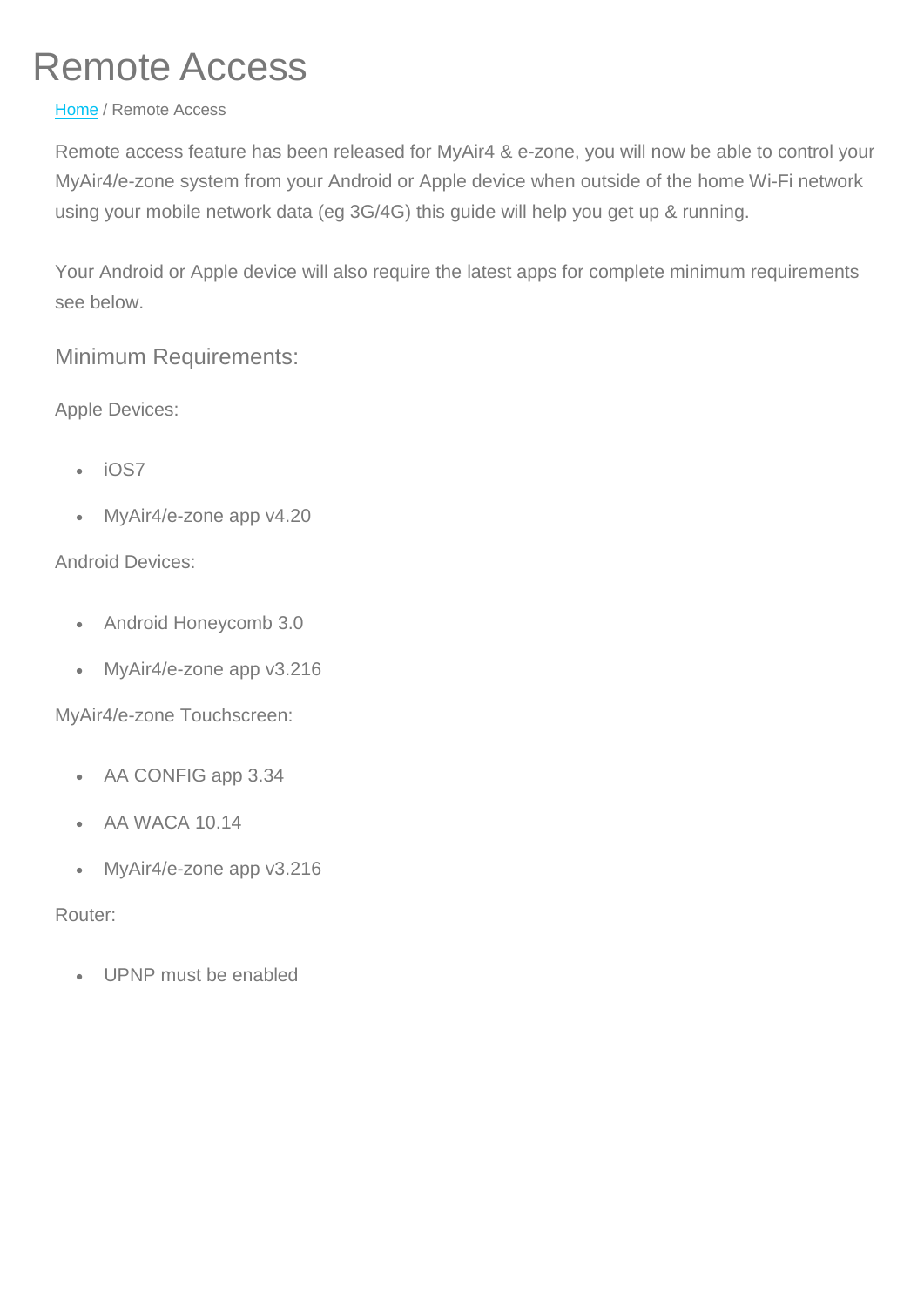#### Enabling Remote Access

Remote access feature is disabled by default. To enable remote access follow the steps below.

The below instructions assume the following:

- 1. MyAir4/e-zone touch screen is connected to the home Wi-Fi network.
- 2. You are able control your system from your mobile device when connected to your home Wi-Fi network.
- 3. Your MyAir4/e-zone touch screen has a Google Play account active on the device & all updates have been installed, please visit [www.advantageair.com.au/support/update1](http://www.advantageair.com.au/support/update1/) to ensure this has been done before proceeding to the next step.



*Step 1 – Press the SETTINGS button.*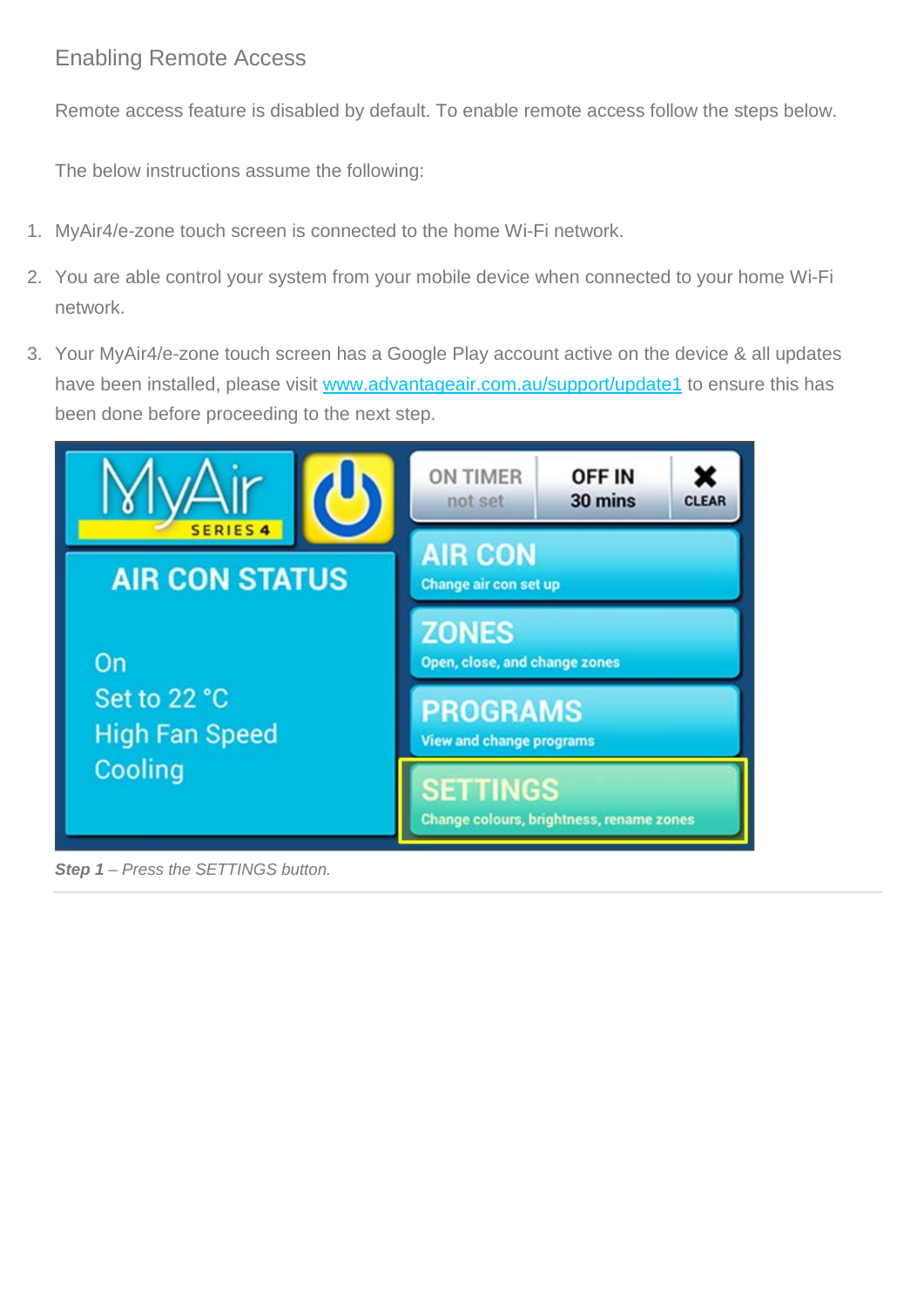

*Step 2 – Press the CLOSE APP button.*



*Step 3 – Press the RUN OTHER APPS button.*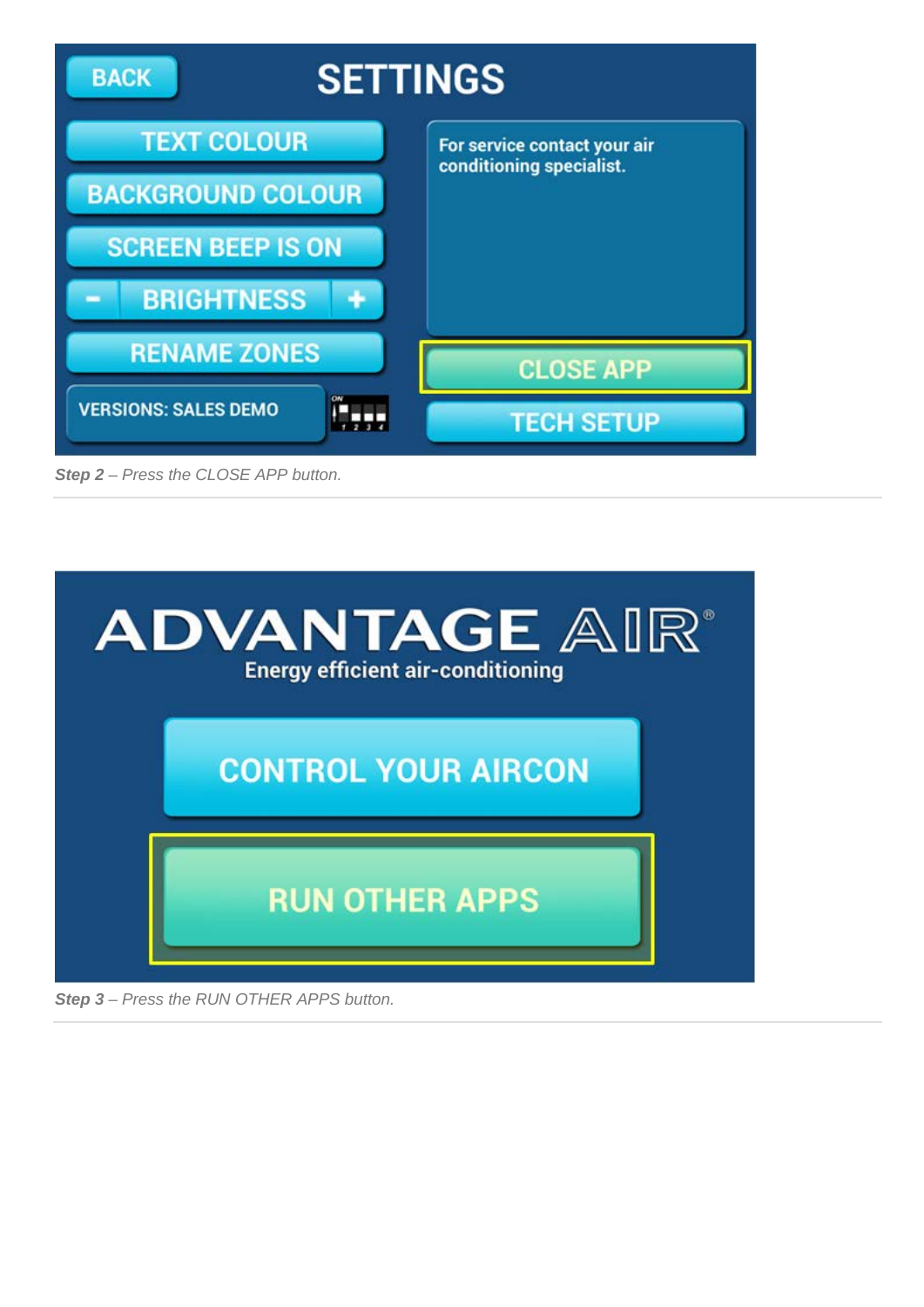

*Step 4 – Press the APP draw button (Circle with 6 dots inside).*



*Step 5 – Find & press the app called AA Waca*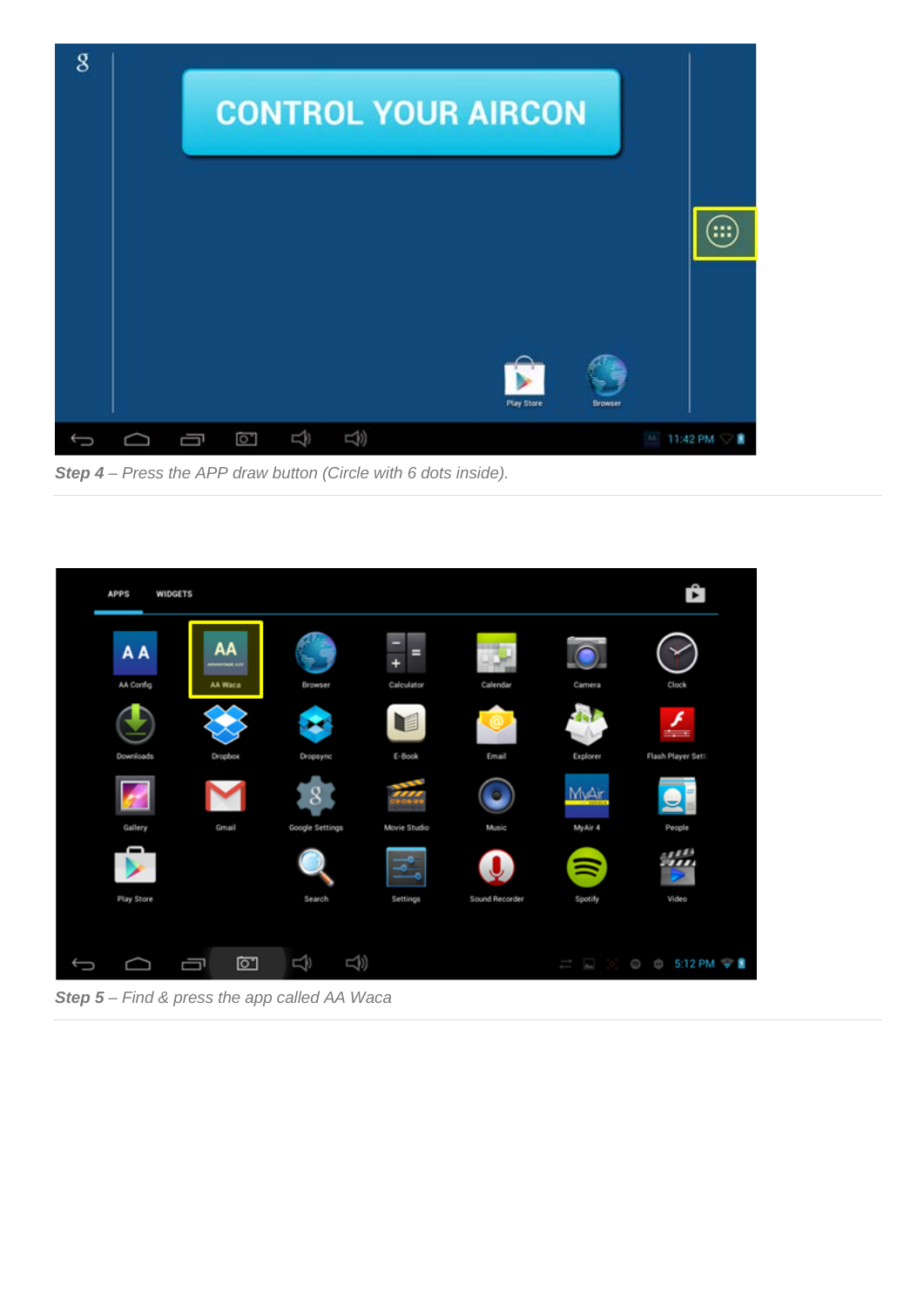

*Step 6 – You will notice the ENABLED button is greyed out, press it once to enable it & it should change colour to blue then wait for 5-10 minutes for remote access to be enabled on your network.*



*Step 7 – Whilst your system is enabling remote access you will notice the status will change numerous times, when remote access is successful the status should change to STATUS: 5, 8 or 11, if your status is something else wait or refer to troubleshooting guide below (please wait 10 minutes first).*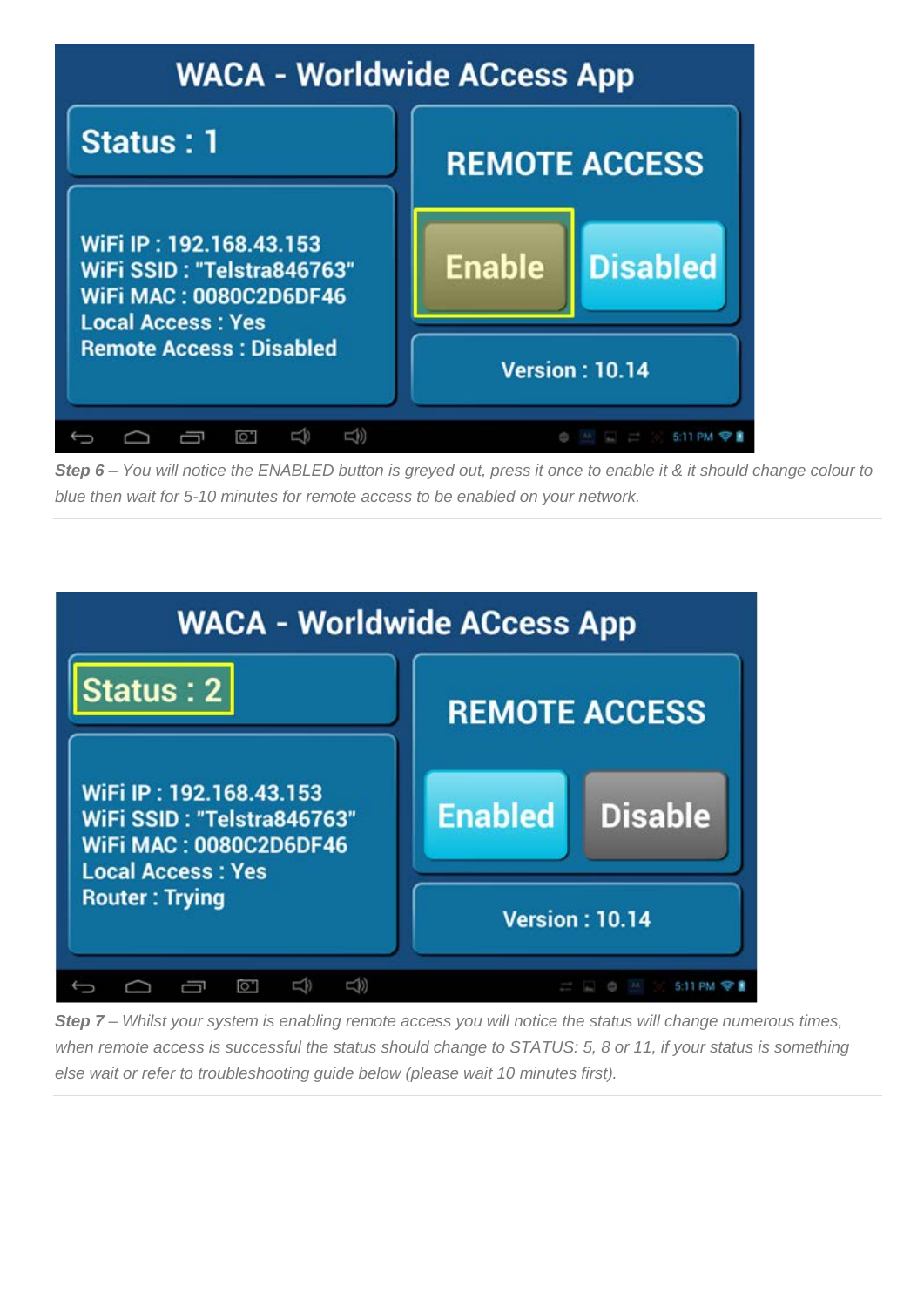

*Step 8 – When STATUS: 5, 8 or 11 are displayed remote access has been successfully configured. Step 9 – Open the MyAir4/e-zone app on your Android /Apple device whilst it is connected to your home Wi-Fi network to pair your air conditioner with the phone/tablet then close the app. NOTE: There is no pair button – pairing is automatic, you just need to open the Apple/Android app whilst on the home Wi-Fi network. Step 10 – Congratulations you should now be able to control your MyAir4/e-zone system remotely.*